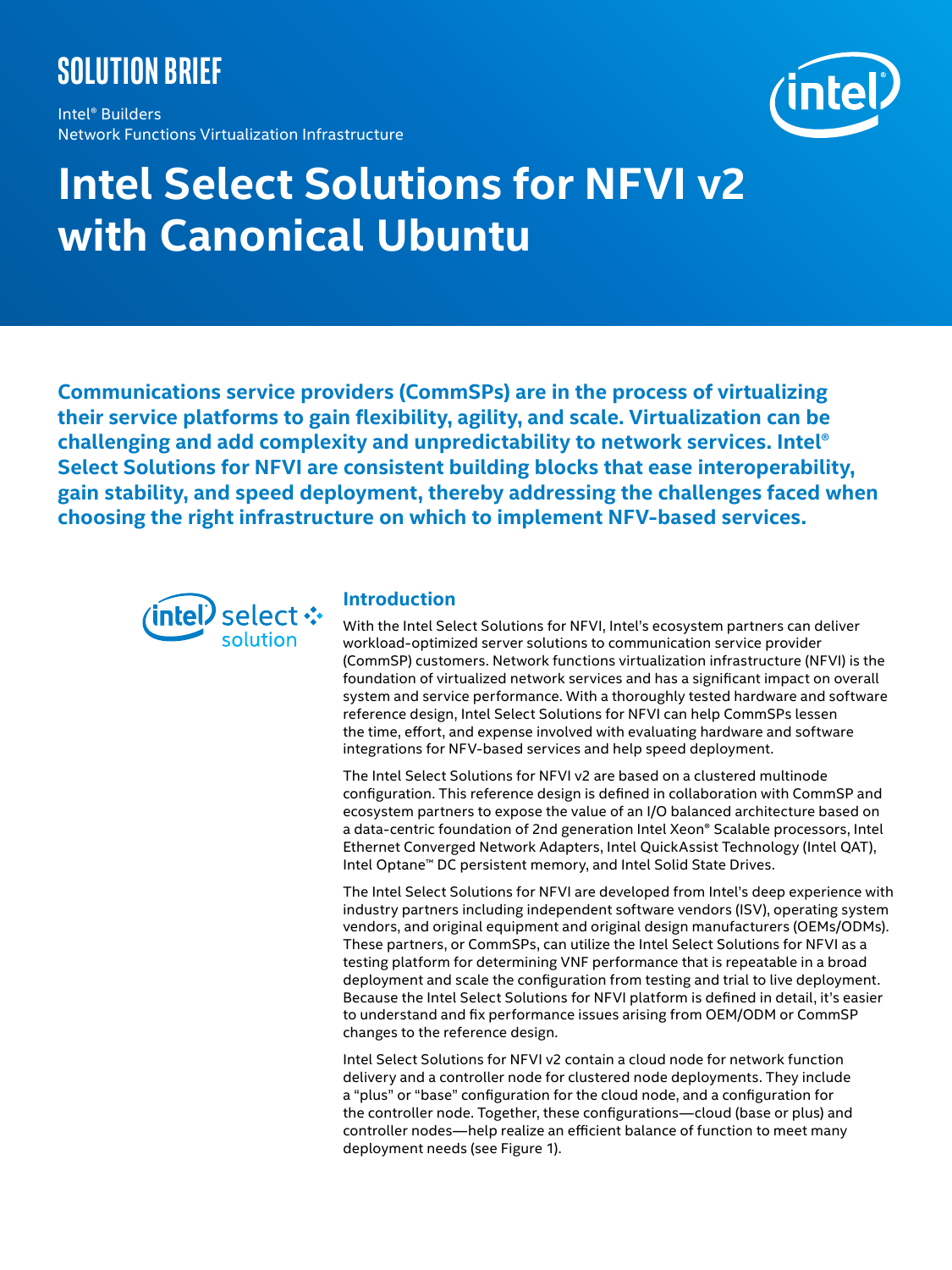

#### **Figure 1.** Intel Select Solutions for NFVI v2 clustered multinode architecture.

To fully implement the NFVI clustered multinode solution, servers based on the Intel Select Solutions for NFVI reference designs should include ingredients to implement a software defined infrastructure that resides within each cloud node instance with the controller node used for hosting the control functions in the OpenStack environment.

#### **What Are Intel Select Solutions?**

Intel Select Solutions are pre-defined, workload-optimized solutions designed to minimize the challenges of infrastructure evaluation and deployment. Solutions are validated by OEMs/ODMs, certified by ISVs, and verified by Intel. Intel develops these solutions in extensive collaboration with hardware, software, and operating system vendor partners and with the world's leading data center and service providers. Every Intel Select Solution is a tailored combination of Intel data center compute, memory, storage, and network technologies that delivers predictable, trusted, and compelling performance.

To refer to a solution as an Intel Select Solution, a vendor must:

- 1. Meet the software and hardware stack requirements outlined by the solution's reference-design specifications
- 2. Replicate or exceed established reference-benchmark test results
- 3. Publish a solution brief and a detailed implementation guide to facilitate customer deployment

Solution providers can also develop their own optimizations in order to give end customers a simpler, more consistent deployment experience.

# **Intel Select Solutions for NFVI v2 Configurations**

There are three configurations in the Intel Select Solution for NFVI v2 reference designs. There are two cloud node designs and one controller node design. Details on each of the Intel Select Solutions for NFVI v2 cloud and controller nodes are listed below.

- Intel Select Solution for NFVI v2 base configuration cloud node: This configuration is based on 2nd generation Intel Xeon Gold 6230 or Intel Xeon Gold 6230N processors and is a value/performance optimized configuration. It specifies network, storage, and add-in platform acceleration products from Intel for carrier-class use cases, which require longer life and higher reliability than many standard server use cases. The base configuration also specifies Intel QuickAssist Technology (Intel QAT) encryption/decryption and compression acceleration technology, which is required for verification, but optional for deployment.<sup>4</sup>
- Intel Select Solution for NFVI v2 plus configuration cloud node: This configuration is based on high-performance

2nd generation Intel Xeon Gold 6252 processors. Either of these CPUs is coupled with Intel QAT for acceleration and both components are integrated on the motherboard to deliver very high NFVI performance. It is designed to maximize virtual machine density, supporting many simultaneous applications.

• Intel Select Solution for NFVI v2 controller node: This configuration is designed to function as an OpenStack cloud controller to control various cloud nodes and features with a combination of reduced compute power with additional networking functionality. Based on the 2nd generation Intel Xeon Gold 5218 processor, the controller node can also optionally feature local application storage and hardware acceleration components.

The cloud node configurations of Intel Select Solutions for NFVI v2 feature high-performance CPUs, balanced I/O, and on-board acceleration with Intel QAT, combined with optimizations through DPDK, for exceptional throughput and low latency performance. The configurations are designed to optimize performance for virtualized packet-based network traffic workloads, and crypto/compression acceleration.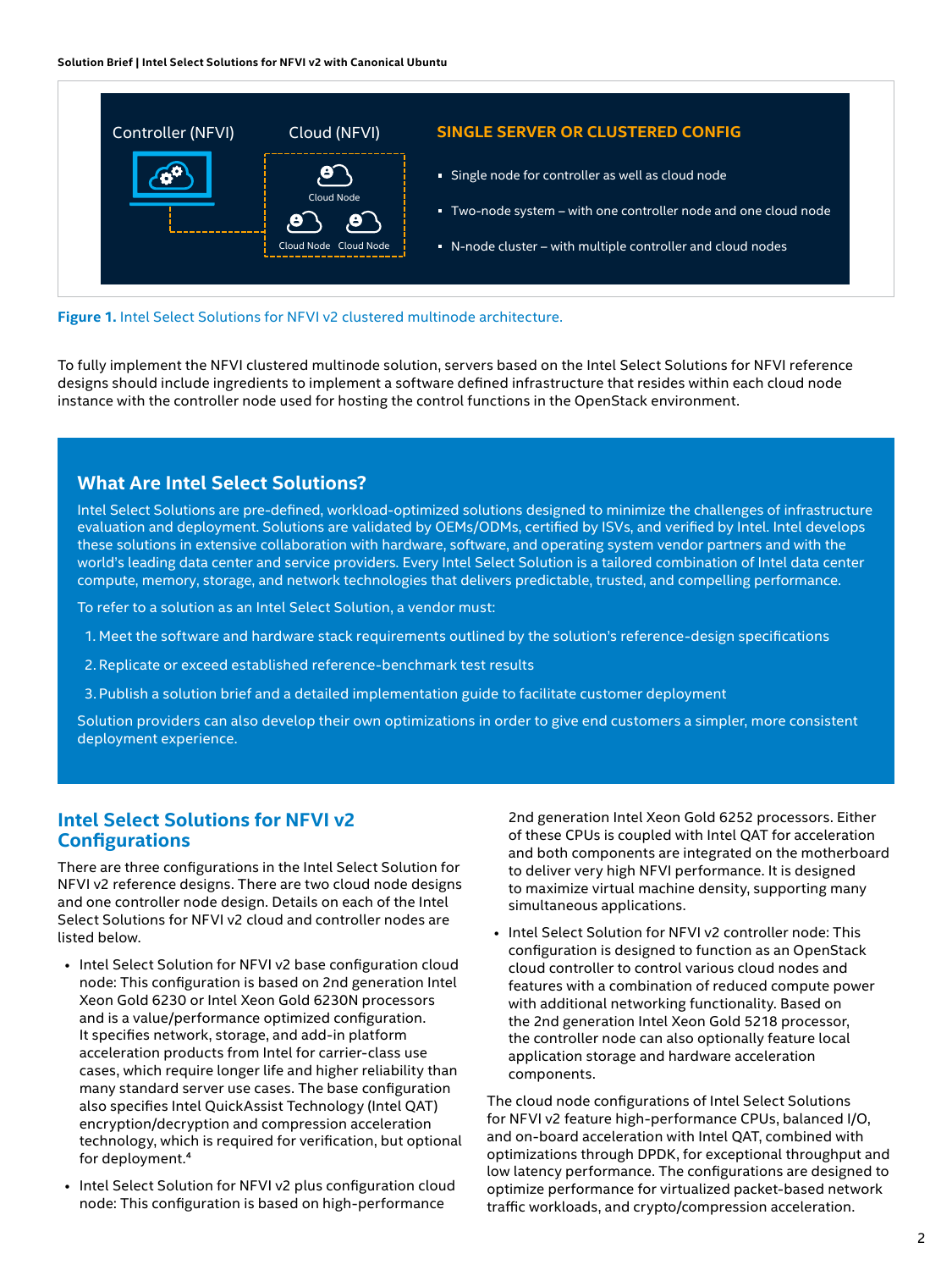# **2nd Generation Intel Xeon Scalable processors:**

- Offer high scalability that is cost-efficient and flexible, from the multi-cloud to the intelligent edge
- Establish a seamless performance foundation to help accelerate data's transformative impact
- Support breakthrough Intel Optane DC persistent memory technology
- Accelerate artificial-intelligence (AI) performance and help deliver AI readiness across the data center
- Provide hardware-enhanced platform protection and threat monitoring



# **Hardware Selections**

**2nd generation Intel Xeon Gold** processors are specified for all models of the Intel Select Solutions for NFVI v2. Intel Xeon Gold processors offer up to 24 cores per socket and frequency up to 2.3 GHz to address a full range of value and performance needs. Intel Xeon Gold processors also feature important platform technologies that are required in Intel Select Solutions for NFVI v2:

- Intel Virtualization Technology (Intel VT) provides hardware abstraction to allow multiple workloads to coexist and share common resources while maintaining full isolation.
- Intel Boot Guard technology is hardware-based boot integrity protection that can help prevent unauthorized software and malware takeover of boot blocks critical to a system's function.
- Intel Trusted Execution Technology (Intel TXT) is a hardware-based platform security technology that tests the authenticity of critical elements of a platform, operating system, and hypervisor against known good results.

**Intel Optane DC persistent memory** is designed to improve overall system performance and to lower latencies by using non-volatile media to supplement DRAM and increase the warm memory located close to the processor—reducing time-consuming disk accesses. Intel Optane DC persistent memory modules are available in per module capacities of 128 GB, 256 GB and 512 GB.

#### **Intel Solid State Drive Data Center (Intel SSD DC) Family**

includes the Intel SSD DC P4500 Series, Intel SSD DC P4501 Series, Intel SSD DC P4600 Series, and the Intel Optane DC SSD P4800X Series. The Intel SSD DC P4500 Series, Intel SSD DC P4501 Series, and Intel SSD DC P4600 Series are based on Intel 3D NAND Technology and designed for cloud infrastructures, offering outstanding quality, reliability, and advanced manageability and serviceability to minimize service disruptions. The Intel Optane DC SSD P4800X Series accelerates applications for fast caching and fast storage to increase scale per server and reduce transaction costs for latency sensitive workloads.

**Intel QuickAssist Technology (Intel QAT)** is a hardware acceleration technology that provides lookaside cryptographic and compression/decompression coprocessing services for the host. Intel QAT is built into certain Intel Xeon Scalable processor platform chipsets and can be added to any server via standard PCI add-in card options.

#### The 25Gb **Intel Ethernet 700 Series Network Adapters**

accelerate the performance of Intel Select Solutions for NFVI. The Intel Ethernet 700 Series delivers validated performance ready to meet high-quality thresholds for data resiliency and service reliability with broad interoperability.<sup>1</sup> All Intel Ethernet products are backed by worldwide pre- and postsales support and offer a limited lifetime warranty.

# **Verified Performance Through Benchmark Testing**

Intel and its solution definition partners have set minimum performance benchmarks for the Intel Select Solutions for NFVI to ensure that the design and software configuration deliver expected performance. Performance testing is specified for the following areas:

The performance baseline benchmark shows that applications running on Intel Select Solutions for NFVI will offer performance targets for latency, memory bandwidth, and jitter. These metrics will demonstrate that the BIOS, advanced technology configuration, and software stack are configured according to the reference design.

Data Plane Development Kit (DPDK) improves packet processing efficiency and is a core platform technology component of the Intel Select Solutions for NFVI for all configurations. Compliant platforms must implement DPDK software and meet benchmark performance metrics.

Intel QAT is essential for high performance encryption/ decryption acceleration for the SSL layer 7 application in public key exchange as well as bulk encryption and decryption applications. This benchmark is designed to demonstrate how Intel QAT can efficiently address the growing needs for compression and critical encryption operations that are a growing portion of network traffic.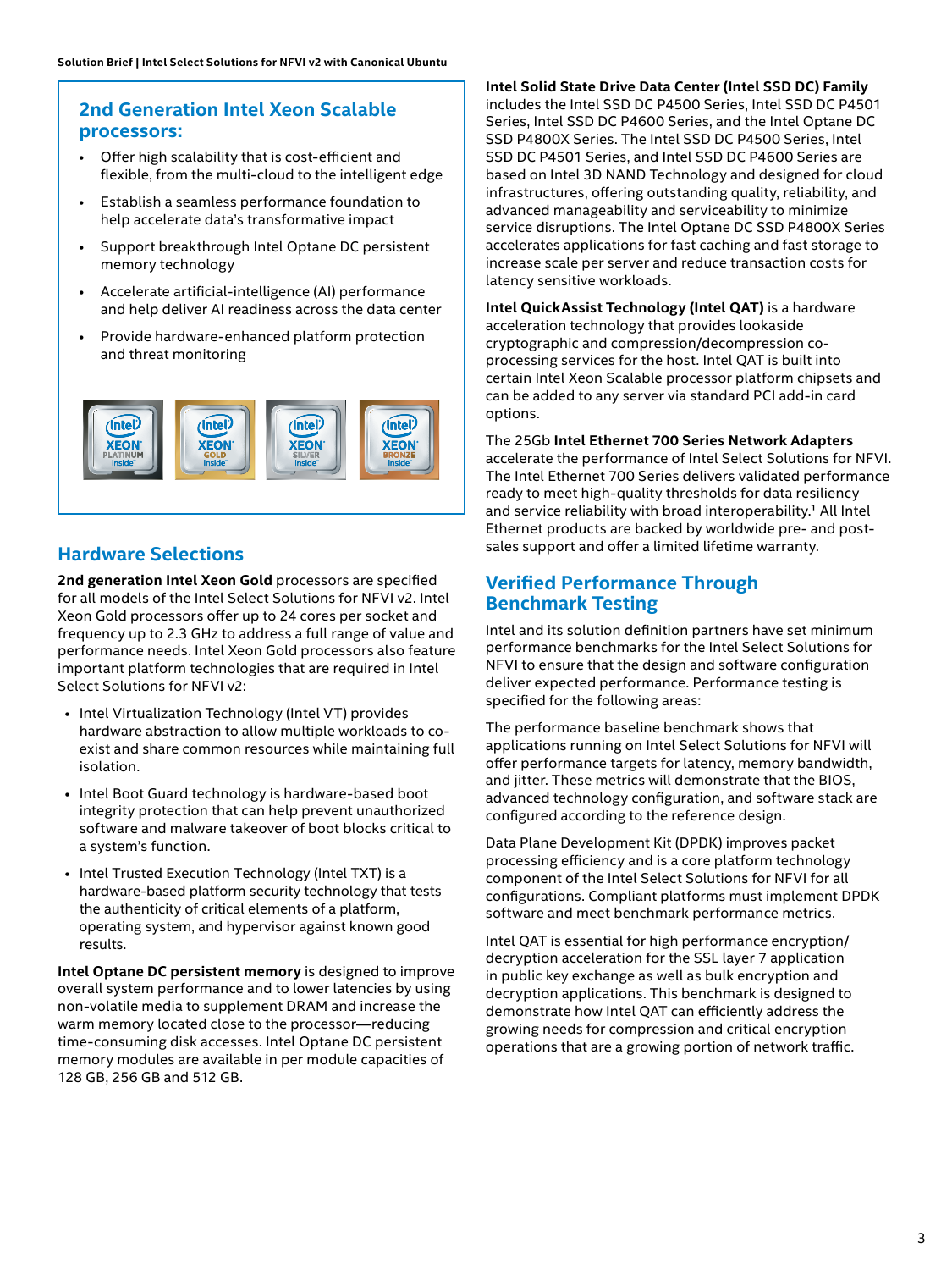#### **Solution Brief | Intel Select Solutions for NFVI v2 with Canonical Ubuntu**

| <b>KEY KPI TARGETS</b>                                                                                                                                                                                  |                                                                           | <b>BASE CONFIGURATION<sup>2</sup></b>      | <b>PLUS CONFIGURATION3</b>                                                                                              |
|---------------------------------------------------------------------------------------------------------------------------------------------------------------------------------------------------------|---------------------------------------------------------------------------|--------------------------------------------|-------------------------------------------------------------------------------------------------------------------------|
| Cryptographic and<br><b>Compression Operations</b><br>Performance with Intel<br>QAT <sup>4</sup>                                                                                                        | Compression (compress and<br>verify) throughput <sup>5</sup>              | $24$ Gb/s                                  | $54$ Gb/s                                                                                                               |
|                                                                                                                                                                                                         | Encryption throughput <sup>6</sup>                                        | $40$ Gb/s                                  | $100$ Gb/s                                                                                                              |
|                                                                                                                                                                                                         | RSA throughput <sup>7</sup>                                               | 100 K Ops/s                                | 100 K Ops/s                                                                                                             |
| OpenSSL Performance<br>(PKE operation with 1<br>thread)                                                                                                                                                 | Software 1 thread                                                         | 1 K signs/s                                | 1 K signs/s                                                                                                             |
|                                                                                                                                                                                                         | Utilizing Intel QAT                                                       | 100 K signs/s                              | 100 K signs/s                                                                                                           |
| Open SSL Performance<br>(AES128-CBC-HMAC-<br>SHA1 operation with<br>8 threads with 16 KB<br>packet size)                                                                                                | Utilizing Intel QAT                                                       | $40$ Gb/s                                  | 100 Gb/s                                                                                                                |
| Packet Processing<br>Performance using<br>DPDK L3fwd RFC2544<br>zero packet loss test<br>Physical Device or<br>Physical Function (PF)<br>Pass-Through or Single<br>Root IO Virtualization<br>$(SR-IOV)$ | 2 x Dual Port 10 GbE                                                      | 90% line rate with packet size<br>256B     | N/A                                                                                                                     |
|                                                                                                                                                                                                         | 2 x 25GbE Dual Port Intel<br>Ethernet Controller XXV710                   | 90% line rate with packet size<br>256 B    | 90% line rate with packet size<br>256 B                                                                                 |
|                                                                                                                                                                                                         | 2 x 40GbE Dual Port Intel<br>Ethernet Controller XL710                    | N/A                                        | 60% line rate with packet size<br>256B <sup>8</sup>                                                                     |
| <b>NGINX Stack with</b><br>OpenSSL 1.1.0 (PKE<br>operations)                                                                                                                                            | HTTPS CPS throughput<br>(software 16 threads)                             | 12,000 CPS                                 | N/A                                                                                                                     |
|                                                                                                                                                                                                         | HTTPS CPS throughput<br>(utilizing Intel QAT engine)                      | 75,000 CPS                                 | 80,000 CPS                                                                                                              |
| HAProxy SSL Layer 7<br>Performance                                                                                                                                                                      | Software (taskset to 1 core<br>with Intel Hyper-Threading<br>Technology)  | 100+ CPS                                   | 100+ CPS                                                                                                                |
|                                                                                                                                                                                                         | Intel QAT (taskset to 1 core<br>with Intel Hyper-Threading<br>Technology) | > 300% of the software-only<br>performance | > 300% of the software-only<br>performance                                                                              |
| Business Value of the<br>Plus Configuration                                                                                                                                                             |                                                                           |                                            | 2.25 times increase in Intel<br>QAT compression throughput,<br>2.5 times increase in Intel QAT<br>encryption throughput |

**Table 1.** Select benchmark testing specifications for Intel Select Solutions for NFVI v2.

# **Board Design Configurations**

The Intel Select Solution for NFVI v2 reference designs are anchored on a balanced I/O for network and storage media. All workloads benefit from a deterministic latency and performance for their resources, including NFVI workloads when they are deployed within the same non-uniform memory access (NUMA) node. The table below identifies the high-level hardware elements for the controller node and each of the cloud nodes.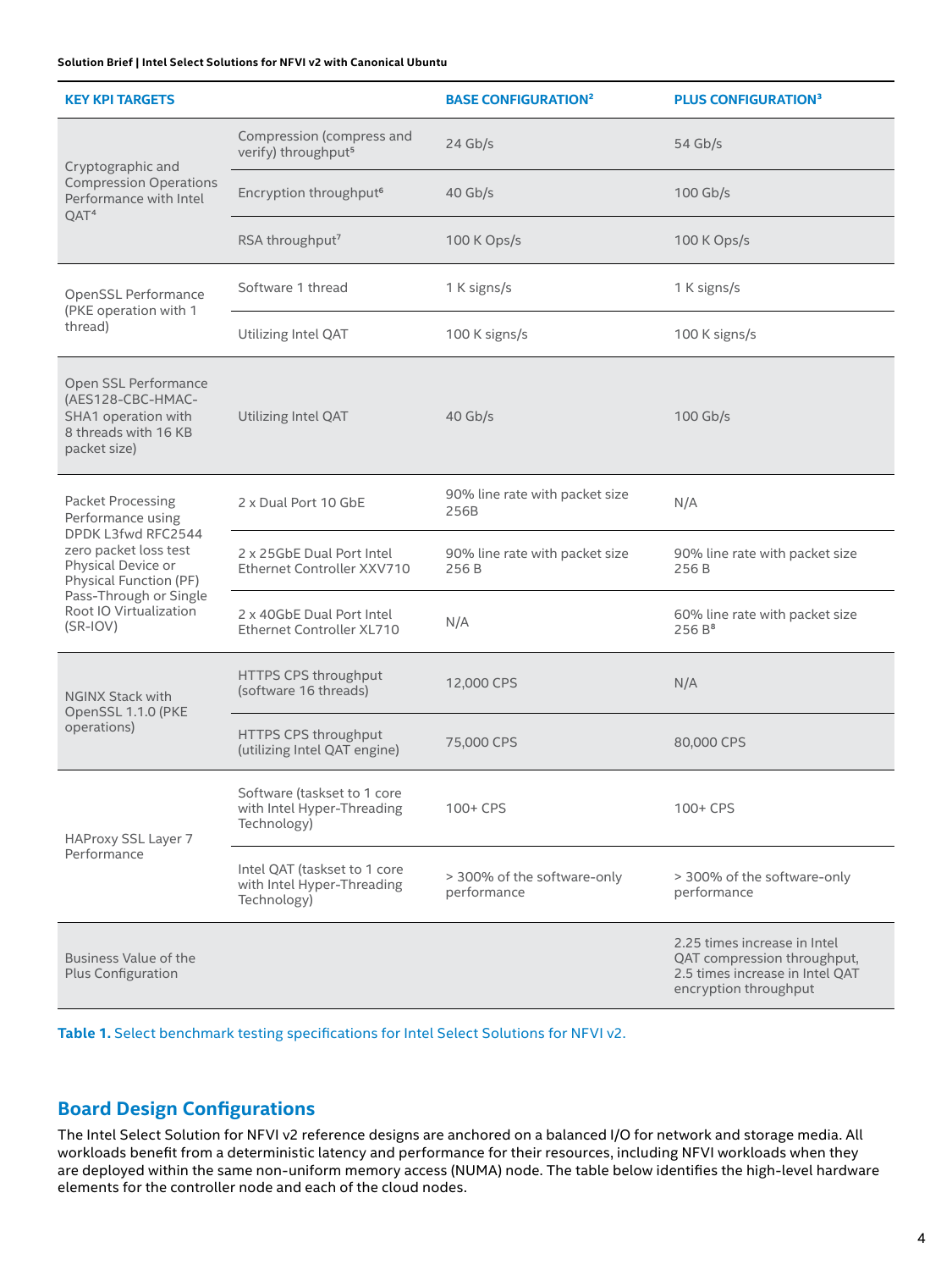| <b>INGREDIENT</b>                                        | <b>CONTROLLER NODE REQUIREMENT</b>                                                                                                                                                                                                                                                                                | <b>CLOUD NODE BASE REQUIREMENT</b>                                                                                                                                                                                                                                                                  | <b>CLOUD NODE PLUS REQUIREMENT</b>                                                                                                                                                                              |
|----------------------------------------------------------|-------------------------------------------------------------------------------------------------------------------------------------------------------------------------------------------------------------------------------------------------------------------------------------------------------------------|-----------------------------------------------------------------------------------------------------------------------------------------------------------------------------------------------------------------------------------------------------------------------------------------------------|-----------------------------------------------------------------------------------------------------------------------------------------------------------------------------------------------------------------|
| <b>PROCESSOR</b>                                         | 2 x Intel Xeon Gold 5218 processor<br>(2.1 GHz, 16 cores), or<br>Intel Xeon Gold 5218N processor<br>(2.3 GHz, 16 cores), or Intel Xeon<br>Gold 5218R (2.1 GHz, 20 cores), or<br>higher number SKU                                                                                                                 | 2 x Intel Xeon Gold 6230 processor<br>(2.1 GHz, 20 cores), or<br>Intel Xeon Gold 6230N processor<br>(2.3 GHz, 20 cores), or Intel Xeon<br>Gold 6230R (2.1 GHz, 26 cores), or<br>higher number SKU                                                                                                   | 2 x Intel Xeon Gold 6252 processor<br>(2.1 GHz, 24 cores), or<br>Intel Xeon Gold 6238R (2.2 GHz,<br>28 cores), or<br>higher number SKU                                                                          |
| <b>MEMORY</b>                                            | Option 1: 192 GB DRAM<br>Option 2: 192 GB DRAM plus 512 GB<br>Intel Optane DC persistent memory <sup>9</sup>                                                                                                                                                                                                      | Option 1: 384 GB DRAM<br>Option 2: 192 GB DRAM plus 512 GB<br>Intel Optane DC persistent memory <sup>9</sup>                                                                                                                                                                                        | Option 1: 384 GB DRAM<br>Option 2: 192 GB DRAM plus 1.0 or<br>1.5 TB Intel Optane DC persistent<br>memory <sup>9</sup>                                                                                          |
| <b>NIC</b>                                               | 2 x 25GbE Dual Port Intel Ethernet<br>Controller XXV710 or<br>2 x 10GbE Dual Port Intel Ethernet<br>Controller X710, or<br>2 x 10GbE Dual Port Intel Ethernet<br>Converged Network Adapter X520                                                                                                                   | 2 x 25GbE Dual Port Intel Ethernet<br>Controller XXV710, or<br>2 x 10GbE Dual Port Intel Ethernet<br>Controller X710, or<br>2 x 10GbE Dual Port Intel Ethernet<br>Converged Network Adapter X520                                                                                                    | 2 x 40GbE Dual Port Intel Ethernet<br>Controller XL710, or<br>2 x 25GbE Dual Port Intel Ethernet<br>Controller XXV710                                                                                           |
| <b>LAN ON</b><br><b>MOTHER-</b><br><b>BOARD</b><br>(LOM) | 10 Gbps or 25 Gbps port for pre-<br>boot execution environment (PXE)<br>and operation, administration and<br>management (OAM), and<br>1 Gbps or 10 Gbps port for<br>management NIC                                                                                                                                | 10 Gbps or 25 Gbps port for PXE<br>and OAM, and<br>1 Gbps or 10 Gbps port for<br>management NIC                                                                                                                                                                                                     | 10 Gbps or 25 Gbps port for PXE and<br>OAM, and<br>1 Gbps or 10 Gbps port for<br>management NIC                                                                                                                 |
| <b>INTEL QAT</b>                                         | Intel QuickAssist Adapter 8970 (PCIe)<br>add in card (AIC), <sup>9</sup> or<br>Equivalent third-party Intel C620<br>series chipset Intel QAT enabled PCIe<br>AIC with minimum 8 or 16 lanes of<br>PCIe connectivity, <sup>9</sup> or<br>Multiple Intel QAT AIC Adapters<br>installed in the platform <sup>9</sup> | Intel QuickAssist Adapter 8970<br>(PCle) AIC, <sup>4</sup> or<br>Equivalent third-party Intel C620<br>series chipset Intel QAT enabled<br>PCIe AIC with minimum 8 or 16<br>lanes of PCIe connectivity, <sup>4</sup> or<br>Multiple Intel QAT AIC Adapters<br>installed in the platform <sup>4</sup> | Intel C620 series chipset family<br>integrated on base board Intel<br>C627/C628 chipset, integrated<br>symmetrically attached to each<br>CPU or minimum 16 PCIe lane<br>connectivity to one CPU                 |
| <b>STORAGE</b>                                           | 2 x Intel SATA Solid State Drive @<br>480 GB or equivalent boot drive, and<br>2 x Intel SSD Data Center P4510<br>Series for NVMe @ 2.0 TB or<br>equivalent drive, symmetrically<br>attached to both CPU sockets <sup>9</sup>                                                                                      | 2 x Intel SATA Solid State Drive @<br>480 GB or equivalent boot drive, and<br>2 x Intel SSD Data Center P4510<br>Series for NVMe @ 2.0 TB or<br>equivalent drive, symmetrically<br>attached to both CPU sockets                                                                                     | 2 x Intel SATA Solid State Drive @<br>480 GB or equivalent boot drive, and<br>4 x Intel SSD Data Center P4510<br>Series for NVMe @ 2.0 TB or<br>equivalent drive, symmetrically<br>attached to both CPU sockets |

**Table 2.** Example hardware configurations for Intel Select Solutions for NFVI v2.

### **Software and Firmware Stack**

To ensure consistent performance, firmware, operating systems, drivers, hypervisors, BIOS, and other software components for Intel Select Solutions for NFVI as specified in the reference design must be integrated in the solution stack for proper operation, stability, and optimal performance.

Operating systems are the foundation of the software stack and this solution integrates security-enabled Ubuntu for its host operating system. It is recommended that the Intel Select Solutions for NFVI be verified with the Canonical Ubuntu OpenStack Queens as the deployed open NFVI platform for next-generation networking services and applications.

To meet the optimized deterministic performance requirements for an Intel Select Solution for NFVI platform, the BIOS settings must be set to maximize performance using Intel Turbo Boost Technology (turbo mode).

The software solution stack of the reference design is described in Table 3. Intel continually validates and integrates new versions of this firmware and software to ensure that software updates will perform correctly when integrated into a deployed system. The components of the software stack are therefore subject to change.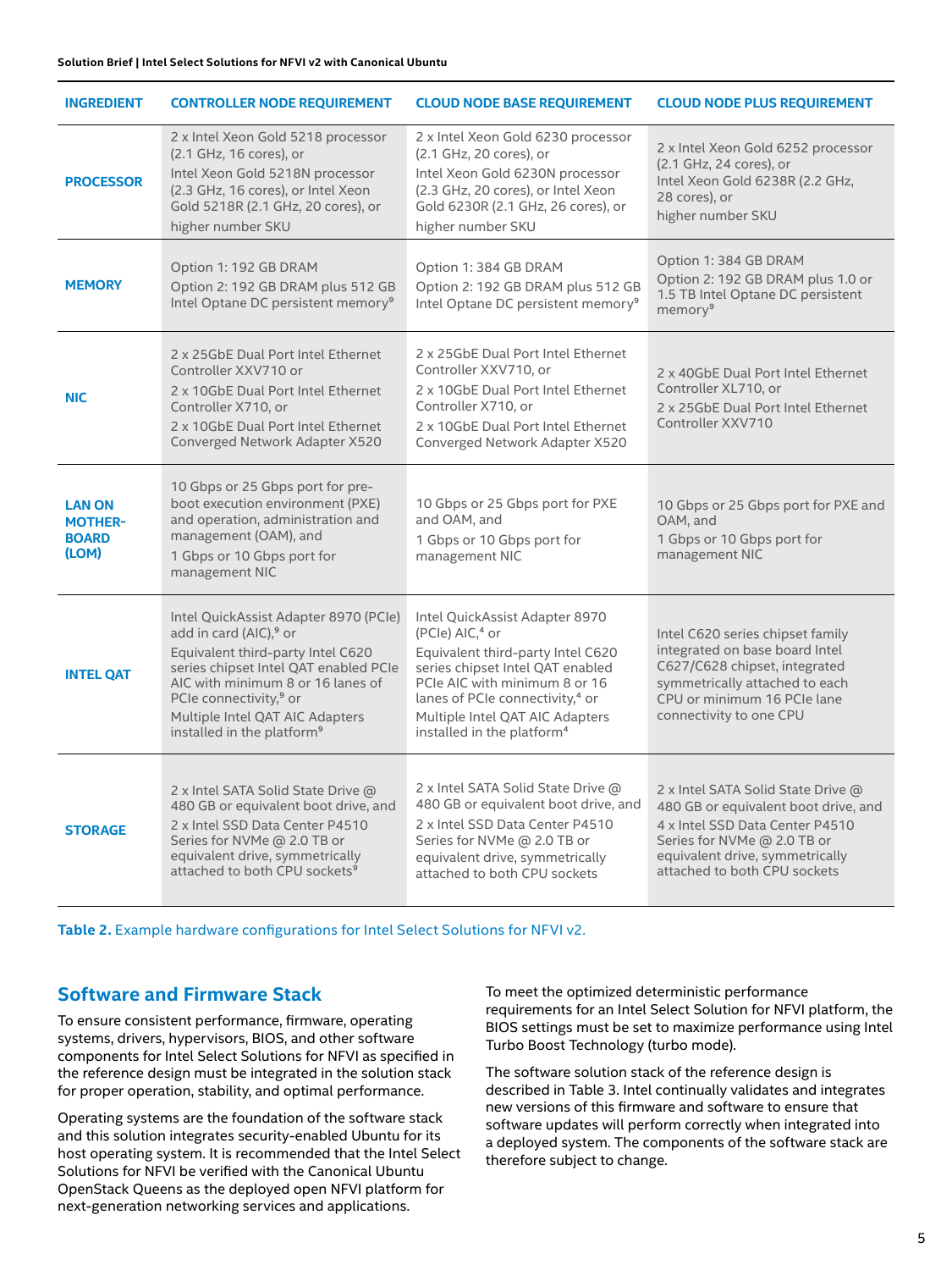| <b>INGREDIENT</b> |                                                                                                                 | <b>SW VERSION DETAILS</b>                                     |                          |  |
|-------------------|-----------------------------------------------------------------------------------------------------------------|---------------------------------------------------------------|--------------------------|--|
| <b>FIRMWARE</b>   | <b>BIOS</b><br>MCU                                                                                              | SE5C620.86B.0D.01.0241 Release Date Nov 19'2018<br>0x04000010 |                          |  |
|                   | Firmware for Intel Ethernet Converged Network<br>Adapter X520                                                   | E68793-005_rev1_0                                             |                          |  |
|                   | Intel Ethernet Network Adapter X722 Firmware                                                                    | v3.3 or later                                                 |                          |  |
|                   | Intel Ethernet Controller XXV710 Firmware<br>Intel Ethernet Controller XXV710 Dynamic Device<br>Personalization | v6.02 or later<br>GTPv1 or later                              |                          |  |
|                   | Intel SSD Data Center P4510 Series for NVMe<br>Firmware                                                         | <b>VDV10131</b>                                               |                          |  |
|                   | Intel Optane DC SSD Firmware<br><b>DIMM Firmware</b>                                                            | NVMDIMMDriver: v01.00.00.3371<br>NVMDIMMHii: v01.00.00.3371   |                          |  |
| <b>HOST</b>       | <b>OS</b>                                                                                                       | Ubuntu v18.04 LTS                                             | kernel 4.15.0-46-generic |  |
|                   | Hypervisor                                                                                                      | KVM/QEMU                                                      | 2.11.1                   |  |
|                   | Libvirt                                                                                                         | Libvirt                                                       | 4.0.0                    |  |
|                   | Development Kit                                                                                                 | <b>DPDK</b>                                                   | 18.11                    |  |
|                   | APPs                                                                                                            | CollectD                                                      | 5.8.0                    |  |
|                   |                                                                                                                 | Intel QAT                                                     | $1.7 - L.4.4$            |  |
|                   | <b>Drivers</b>                                                                                                  | i40e                                                          | $2.1.14-k$               |  |
|                   |                                                                                                                 | ixgbe                                                         | $5.4.0 - k$              |  |
|                   |                                                                                                                 | <b>NVMe</b>                                                   | 1.0                      |  |
| <b>GUEST</b>      | APPs                                                                                                            | <b>DPDK</b>                                                   | 18.11                    |  |
|                   |                                                                                                                 | Ubuntu                                                        | 18.04 LTS                |  |
|                   | OS                                                                                                              | CentOS                                                        | 7.6                      |  |
|                   |                                                                                                                 | Red Hat Enterprise<br>Linux                                   | 7.6                      |  |
|                   |                                                                                                                 | i40evf                                                        | $3.0.1 - k$              |  |
|                   | Drivers                                                                                                         | ixgbevf                                                       | $4.1.0 - k$              |  |

#### **Table 3.** The software solution stack for the Intel Select Solutions for NFVI v2 with Ubuntu.**<sup>10</sup>**

#### **Conclusion**

Intel has developed the Intel Select Solutions for NFVI reference designs with feedback and in cooperation with industry leaders that are playing a key role in the CommSP virtualization transformation. The Intel Select Solutions for NFVI integrate balanced networking and optimized

compute and storage options, and they provide acceleration for demanding encryption and compression workloads. In addition, the solution is based on well-known BIOS configurations, current instances of the middleware from host OS providers, and driver combinations that are regularly integrated and performance-tested to assure optimal performance.